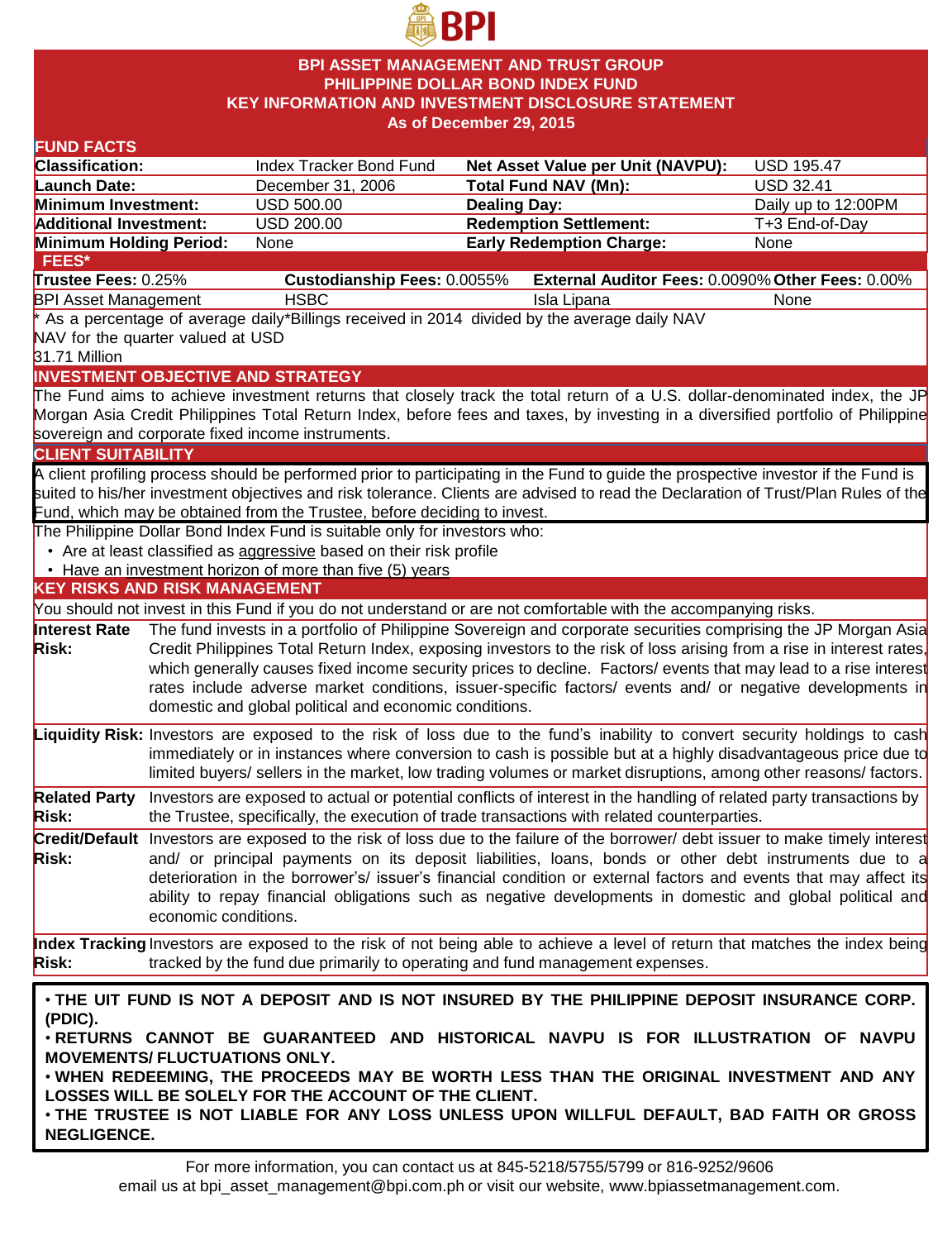# **FUND PERFORMANCE AND STATISTICS AS OF DECEMBER 29, 2015**

(Purely for reference purposes and is not a guarantee of future results)

**NAVPU GRAPH**



| <u> JUNIOLATI I LI LINI JINIAN JE (70)</u> |         |       |         |       |       |        |
|--------------------------------------------|---------|-------|---------|-------|-------|--------|
|                                            | 1 mo    | 3 mo  | 6 mo    | 1YR   | 3YRS  | S.I.4  |
| <b>Fund</b>                                | $-0.04$ | 1.08  | 1.32    | 3.41  | 8.54  | 95.47  |
| <b>Benchmark</b>                           | 0.00    | 1.41  | 1.62    | 3.97  | 9.98  | 102.47 |
| <b>ANNUALIZED PERFORMANCE (%) 1</b>        |         |       |         |       |       |        |
|                                            | 1YR     | 2YRS  | 3YRS    | 4YRS  | 5YRS  | S.I.   |
| <b>Fund</b>                                | 3.41    | 7.02  | 2.77    | 5.72  | 6.54  | 7.73   |
| <b>Benchmark</b>                           | 3.97    | 7.65  | 3.22    | 6.23  | 7.06  | 8.15   |
| <b>CALENDAR YEAR PERFORMANCE (%) 1</b>     |         |       |         |       |       |        |
|                                            | 2015    | 2014  | 2013    | 2012  | 2011  | 2010   |
| <b>Fund</b>                                | 3.41    | 10.75 | $-5.23$ | 15.09 | 9.91  | 13.40  |
| <b>Benchmark</b>                           | 3.97    | 11.47 | $-5.10$ | 15.79 | 10.44 | 13.78  |

| <b>NAVPU</b> over the past 12 months     |          |
|------------------------------------------|----------|
| Highest                                  | 197.70   |
| Lowest                                   | 188.63   |
| <b>STATISTICS</b>                        |          |
| <b>Weighted Ave Duration (Yrs)</b>       | 6.84     |
| Volatility, Past 1 Year (%) <sup>2</sup> | 3.00     |
| Port. Weighted Yield to Maturity (%)     | 3.59     |
| <b>Current Number of Holdings</b>        | 49       |
| Tracking Error (3-Yr) <sup>4</sup>       | 1.08     |
| Average Credit Rating (Moody's/S&P)      | Baa2/BBB |

<sup>1</sup>Returns are net of fees.

<sup>2</sup>Since Inception as an Investment Management Arrangement (IMA) on April 26, 2005

<sup>3</sup>Measures the degree to which the Fund fluctuates vis-à-vis its average return over a period of time.

<sup>4</sup>Measure of deviation between the Fund's return and benchmark returns. A lower number means the Fund's return is closely aligned with the benchmark.

\*Declaration of Trust is available upon request through branch of account.

| <b>PORTFOLIO COMPOSITION</b> |           |  |  |  |
|------------------------------|-----------|--|--|--|
| <b>Allocation</b>            | % of Fund |  |  |  |
| Government                   | 65.88     |  |  |  |
| Corporates                   | 30.32     |  |  |  |
| Cash and Other Receivables   | 3.80      |  |  |  |
| <b>Maturity Profile</b>      |           |  |  |  |
| Cash and Less than 1 Year    | 3.80      |  |  |  |
| Between 1 and 3 Years        | 9.04      |  |  |  |
| Between 3 and 5 Years        | 19.87     |  |  |  |
| Between 5 and 7 Years        | 7.02      |  |  |  |
| Between 7 and 10 Years       | 21.60     |  |  |  |
| More than 10 Years           |           |  |  |  |

| <b>TOP TEN HOLDINGS</b> |            |           |
|-------------------------|------------|-----------|
| <b>Name</b>             |            | % of Fund |
| <b>RoP Bonds</b>        | 2/2/2030   | 8.83      |
| <b>RoP Bonds</b>        | 10/23/2034 | 8.64      |
| <b>RoP Bonds</b>        | 1/14/2031  | 6.24      |
| <b>RoP Bonds</b>        | 3/16/2025  | 6.23      |
| <b>RoP Bonds</b>        | 6/17/2019  | 5.21      |
| <b>RoP Bonds</b>        | 1/21/2024  | 5.19      |
| <b>RoP Bonds</b>        | 1/20/2040  | 4.69      |
| <b>RoP Bonds</b>        | 1/15/2021  | 4.43      |
| <b>RoP Bonds</b>        | 1/13/2037  | 3.73      |
| <b>RoP Bonds</b>        | 1/15/2032  | 3.61      |

# **RELATED PARTY TRANSACTIONS\***

The Fund has investments and trade transactions with Bank of the Philippine Islands, its subsidiaries and related parties:

Bank of the Philippine Islands – USD700,000 First Gen Corporation – USD209,286 International Container Terminal Services, Inc. – USD702,981 Petron Corporation – USD512,500 Philippine Long Distance Telephone Company – USD128,881

Investments in the said outlets were approved by the Trust Committee. Likewise, all related party transactions are conducted on an arm's length and best execution basis and within established limits.

\*Related party in accordance with BPI's internal policy.